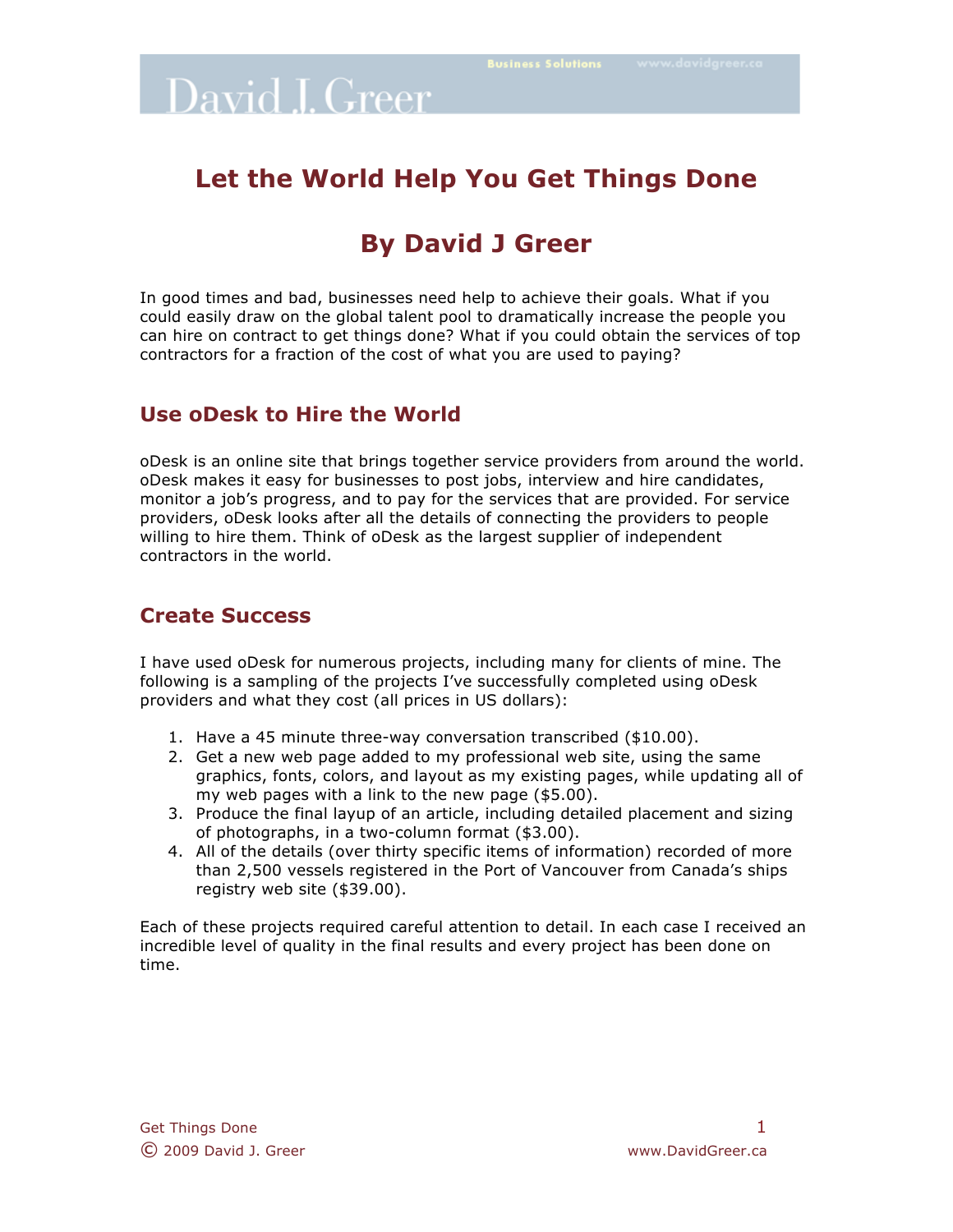#### **Get Started Now**

To get started, all you need to do on oDesk is:

- Access the web site at www.odesk.com
- Create a new account.
- Create your unique login identifier. Providers will know you by your identifier.
- Enter the country and time zone where you are located.
- Agree to the oDesk terms and conditions.
- Setup a credit card for payments.
- Post a job.

#### **Posting a Job**

To get things done on oDesk, you need to post a job. Job postings include details such as what you want done, what skills you need, and whether your job is hourly or a fixed price. I have only done fixed price jobs. If you were looking to source a contractor at an attractive hourly rate, I would still post one or two jobs at a fixed rate and work with the contractor on the fixed bid to see how they work out. If they work out well, you could then work out an agreed upon hourly rate.

For fixed bid contracts, you fill in the start date, end date, and the amount you wish to pay. When providers bid on your fixed price jobs, they may bid under, on, or above the fixed price that you specify. They also specify whether they can meet your deadline.

### **Finding the Right Talent**

Once you have posted your job to oDesk, providers will respond to your job within minutes. For each bid, oDesk will provide you with the following summary information:

- 1. Provider's name and a link to more information about the provider.
- 2. Details on the provider's rating (out of five stars), hours worked on oDesk, number of feedbacks from buyers, and the providers average hourly rate.
- 3. The provider will usually include a short paragraph telling you why they feel they are suitable for your job. I check the English language writing of this paragraph as my first filter to see if I want to work with the provider. If there is any English spelling or grammatical mistakes, I usually choose a different provider.
- 4. For fixed price jobs, the price that the provider is willing to do the job for. The provider also indicates how much, if any, of the fixed price must be paid up front before the job starts. The deadline that the provider is wiling to deliver for is also given.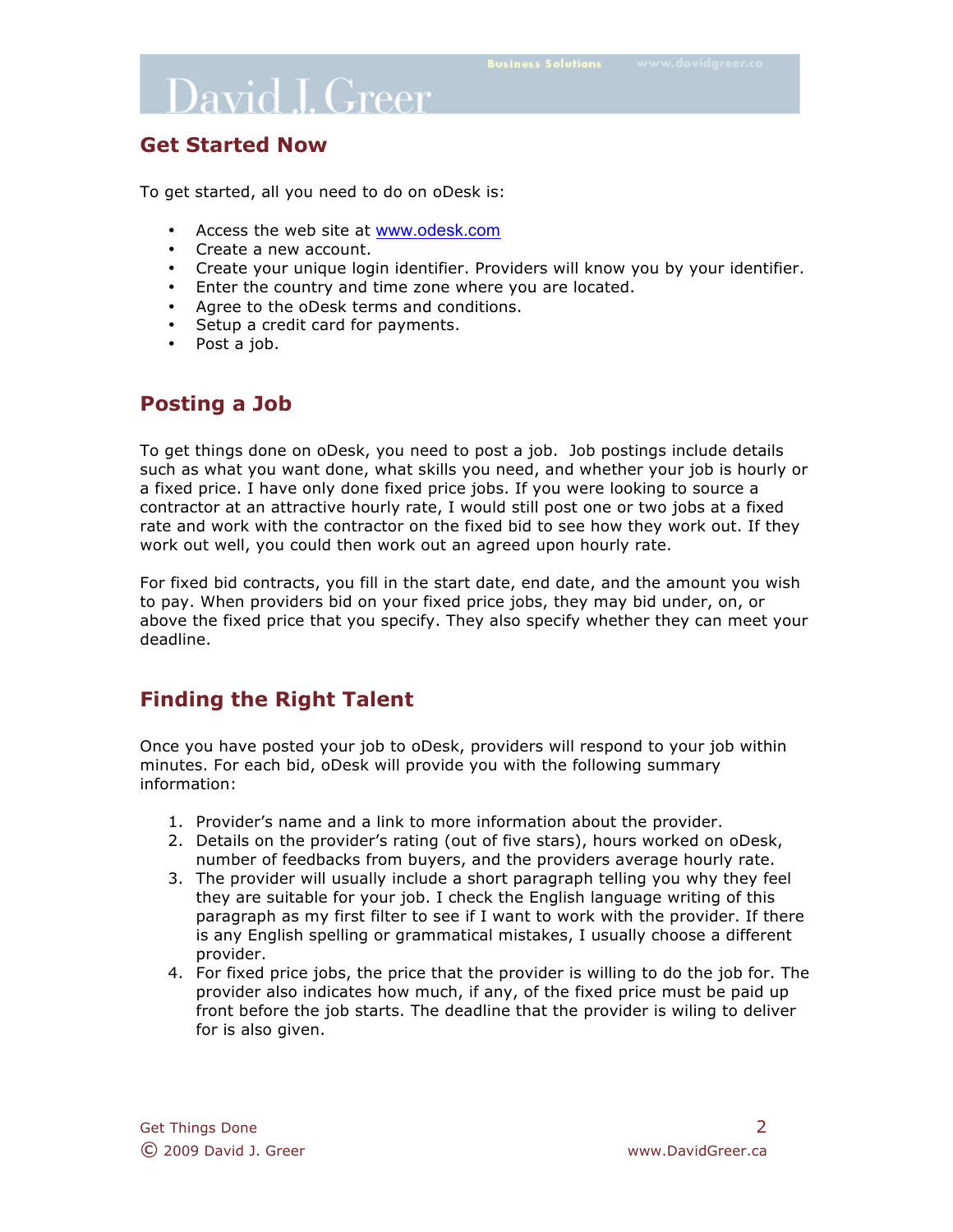### **Working the Time Zones**

Providers on oDesk really do come from all around the world. I've had providers from the Ukraine to Indonesia and just about every place in between. Be aware of the time zone that your provider is working in. If you pick your time zone right, your provider can be working while you are sleeping. Do keep in mind that your provider will need to communicate with you, so plan which hours will overlap between your time zone and your providers. Many providers supply the hours that they work so that you can know ahead of time what hours of overlap you will have.

### **The Cheapest May Be Close to Home**

You may assume that the lowest cost providers will all be overseas. I've had more than one job where I've worked with suppliers in the US who have been charging overseas rates. In these cases, I've found that working with contractors close to home has provided me with better English language skills and better time zone overlap, while still providing me with an overseas price.

### **Interview the Right Person**

Once you have received one or more appropriate bids for your job, the next step is to interview candidates. When interviewing, I ask candidates to respond to my email address and not to oDesk. I personally prefer to use my regular email address for communication with all subcontractors. This is also one of my first tests. If a candidate cannot follow this simple direction they are not for me.

Depending on the job, I may ask for a small sample of their work. For example, when I needed detailed information from Canada's ships registry, I asked candidates to fill in the first two vessels from the Canada ships registry web site in the Excel spread sheet that I provided. This helped me verify that they both understood the directions and that the provider was up to the detail oriented nature of the task.

### **Success after Success**

I have been overwhelmed at the depth, breadth, and quality of the service providers on oDesk. Every person that I've hired has been professional and great to work with. My one word of advice would be to keep the job description short, only providing an overview, when you post the job. If your job requires detailed instructions, provide those in an MS Word or MS Excel file during the hiring process. Like all projects the more effort you put into describing your job and making the details clear, the better the results you will get. Providers have thanked me for the fact that my directions are clear and easy to follow.